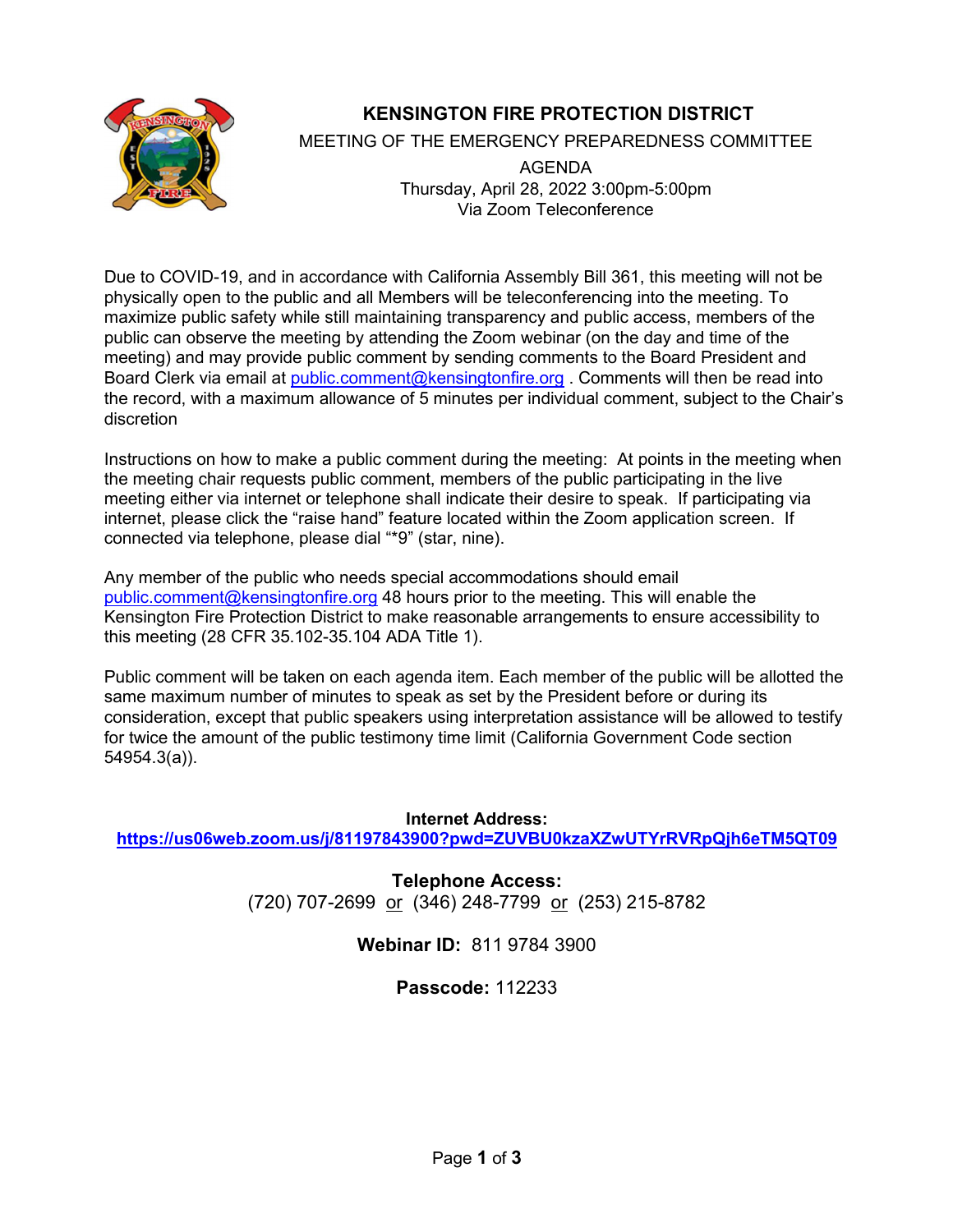**TIMING OF AGENDA ITEMS:** *Approximate times are included below but may vary to accommodate appropriate discussion time and attention to the individual items.*

**1. (3:00pm) CALL TO ORDER/ROLL CALL** Directors: Larry Nagel and Kevin Padian Public Members: Lisa Caronna, Katie Gluck, Peter Guerrero, Peter Liddell, Danielle Madugo, Paul Moss, David Spath Staff: General Manager Bill Hansell Consultant: Emergency Preparedness Coordinator Johnny Valenzuela

## **2. (3:01pm) PUBLIC COMMENT**

This place on the agenda is reserved for commentsand inquiries concerning matters that do not otherwise appear on the agenda.

# **3. (3:06pm) ADOPTION OF CONSENT ITEMS**

Items listed below are consent items, which are considered routine and will be enacted by one motion. Reports and recommendations prior to assigning consent item designations to the various items have been received and considered. Copies of the reports are on file in the Fire Protection District Administrative Office at 217 Arlington Avenue and are available to the public. The disposition of the item is indicated. There will be no separate discussion of consent items. If discussion is requested for an item, that item will be removed from the list of consent items and considered separately on the agenda. (Supporting material)

**a. Approval of Minutes** of the regular meeting of March 17, 2022 (Approve)

### **4. (3:08pm) OLD BUSINESS**

- **a. (3:08pm) Modifications of "Hazardous Plant Removal" reboot proposal**  Action = Approve; material attached
- **b. (3:20pm) Report on KFPD Board Discussion of EPA Survey proposal**  Action = Information

### **5. (3:25pm) NEW BUSINESS**

- **a. (3:25pm) Easements For Possible Structures Supporting Outdoor EPAs** (Supporting Materials) Action = Discussion; Advise staff.
- **b. (3:40pm) Needed Replacement For Paul Moss On Monthly** *Outlook* **"Safety Reminder" Squibs**  Action = Discussion, possible recommendation.
- **c. (3:45pm) Discussion Of Evacuation Drill And Lessons Learned By EP Coordinator** Action = Discussion; Advise staff.
- **d. (4:00pm) Recommendation To The Board To Extend EPC Coordinator Position For One Year At 100% With COLA Adjustment** Action = Discussion, possible motion.